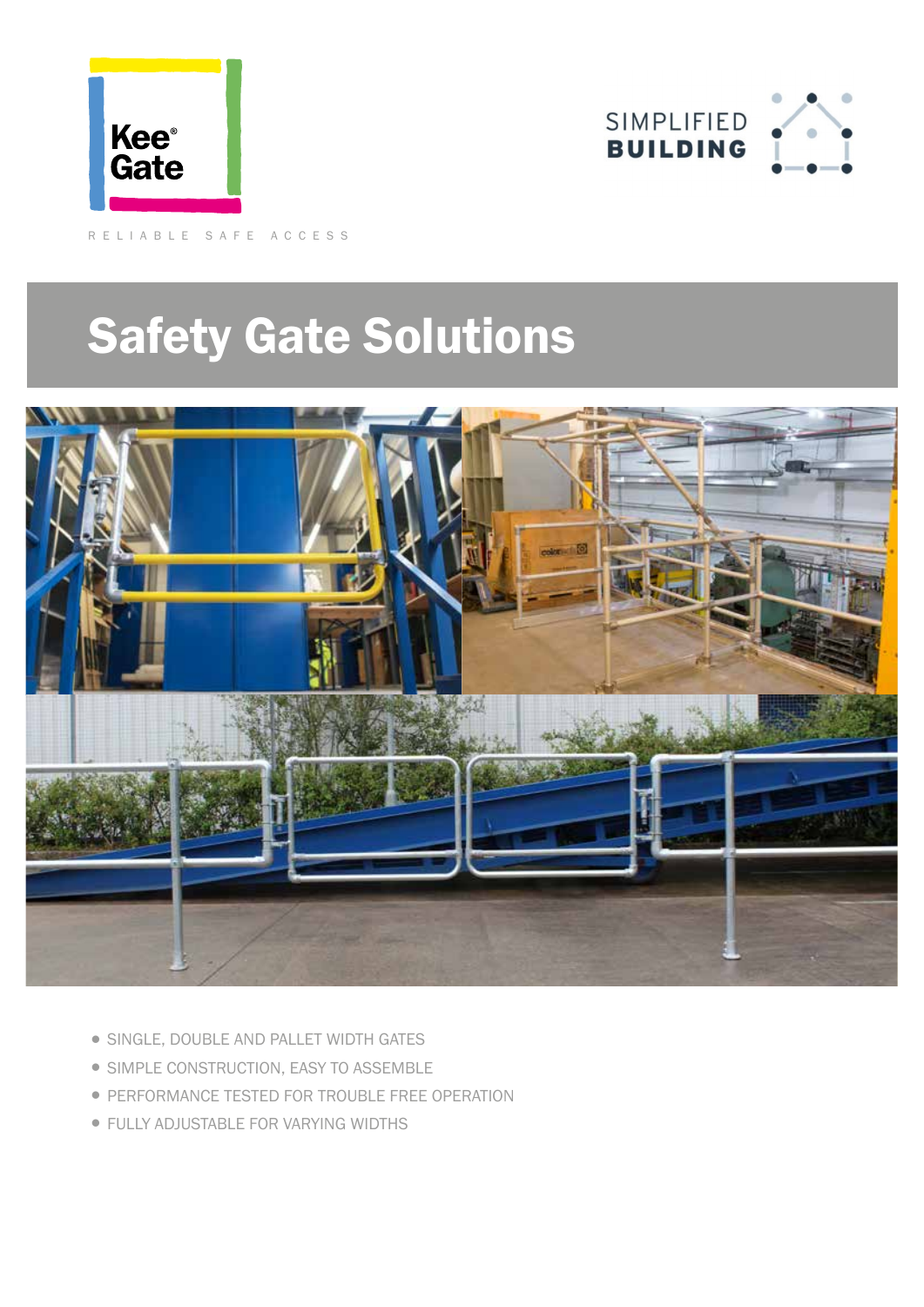#### Single Width Gates

The KEE GATE single width self closing gate has been designed to easily fit to new or existing structures wherever a gate is required. The hinge mechanism ensures that the gate will always close behind anyone who goes through it, thus maintaining a safe barrier around people where required. The gate is made from galvanised steel and can be cut down to size to fit into the required opening. As can be seen from the examples below, a **KEE GATE** can be powder coated if preferred. **KEE GATE** is suitable for a variety of applications, either internal or external.





- Maximum width 1m, fully adjustable to smaller apertures allows broad flexibility of use
- Reversible, hinges can be on the left or right hand side of an opening to allow easy installation
- •Cycle tested for 50,000 openings for assured durability
- Salt spray tested for corrosion resistance (672 hours) to allow continuous operation, even in corrosive environments
- Compliant with EN 14122 : 2016, OSHA & CSA requirements, CE marked for assured and safe operation

#### Double Width Gates

**KEE GATE** now has a double width gate option available for larger openings greater than 1m wide. The maximum width for this option is 1.8m. The double gate scenario is still compliant to EN 14122 : 2016, OSHA and CSA requirements and importantly does not require any locking mechanism to be used by the operator. The gates are both self closing

and will form a compliant barrier when a person has passed through the gate. This is achieved by strengthening the attachment and increasing the number of fixings when compared to the single gate option. The double width gate has undergone the same testing regime as the single gate and is available in the same product options.

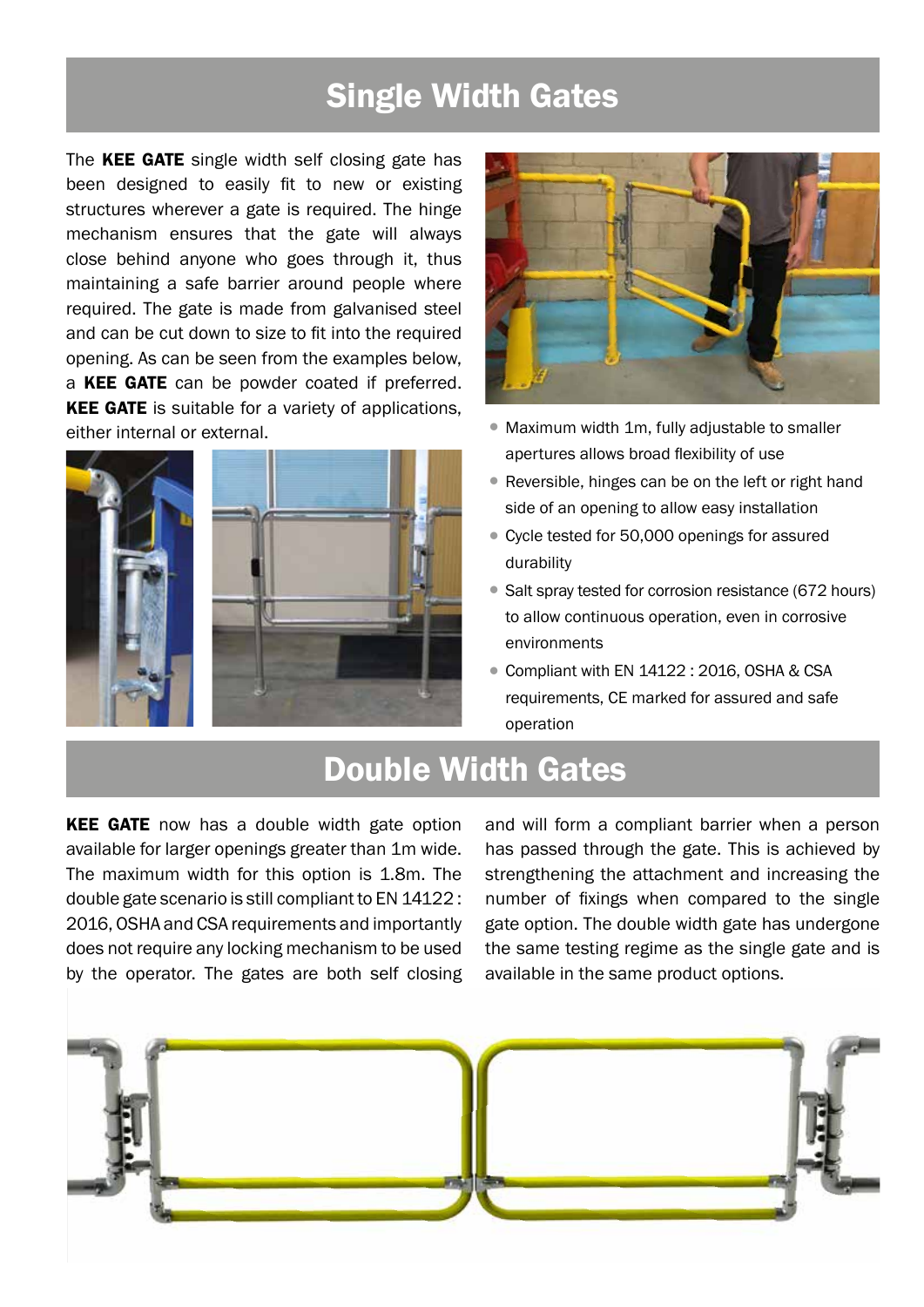### Pallet Gates

**KEE GATE** now incorporates a range of pallet gates into the portfolio, allowing safe working for employees on a mezzanine or raised working surface. The gates are designed to fit seamlessly into a guardrail or barrier and ensure there is continuous protection in place, while goods are being moved either up to, or down from the mezzanine. Pallet gates are available in four different configurations to suit the type of operation required.



- •Compliant with EN 14122-3 : 2016 and OSHA requirements for assured safe operation
- •Available in galvanised steel or aluminium, dependant upon customer requirements
- Built using KEE KLAMP and KEE LITE fittings, TÜV approved components for quality assurance
- •No welded parts, so any damage can be easily repaired, keeping the gate operational
- Cycle tested to 50,000 openings for assured durability
- Salt spray tested for corrosion resistance (672 hours) to allow continuous operation, even in corrosive environments
- Minimal number of moving parts for lower maintenance
- Will be supplied part assembled to facilitate on site installation